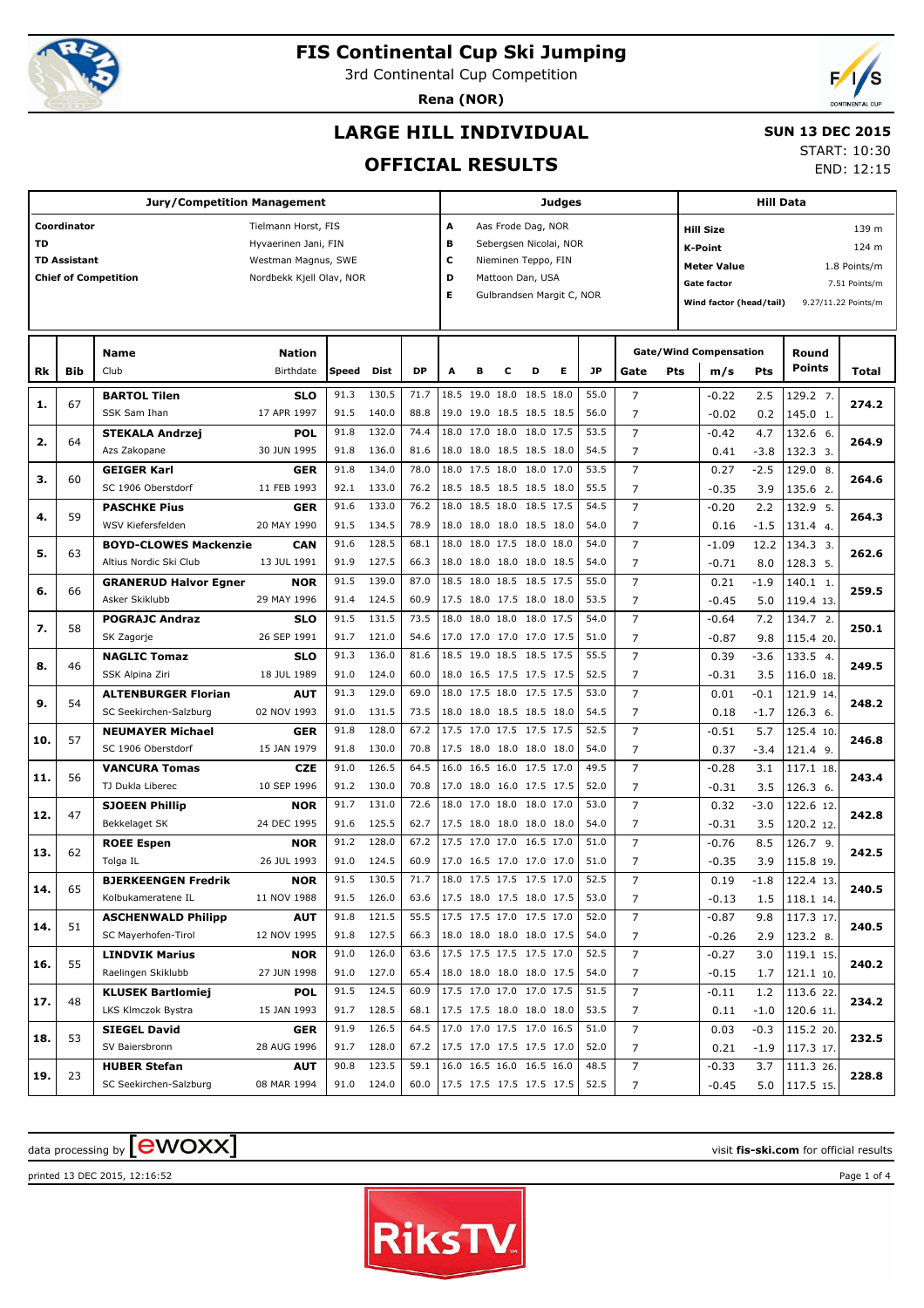

г

# **FIS Continental Cup Ski Jumping**

3rd Continental Cup Competition

**Rena (NOR)**



#### **LARGE HILL INDIVIDUAL**

#### **SUN 13 DEC 2015** START: 10:30

### **OFFICIAL RESULTS**

|     | <b>OFFICIAL RESULTS</b> |                                  |               |              |             |      |   |   |                          |   |                          |           |                |     |                               | END: 12:15 |               |       |
|-----|-------------------------|----------------------------------|---------------|--------------|-------------|------|---|---|--------------------------|---|--------------------------|-----------|----------------|-----|-------------------------------|------------|---------------|-------|
|     |                         | <b>Name</b>                      | <b>Nation</b> |              |             |      |   |   |                          |   |                          |           |                |     | <b>Gate/Wind Compensation</b> |            | Round         |       |
| Rk  | <b>Bib</b>              | Club                             | Birthdate     | <b>Speed</b> | <b>Dist</b> | DP   | A | в | C                        | D | Е                        | <b>JP</b> | Gate           | Pts | m/s                           | Pts        | <b>Points</b> | Total |
| 20. | 41                      | <b>TOLLINGER Elias</b>           | <b>AUT</b>    | 92.2         | 120.0       | 52.8 |   |   | 17.5 17.0 17.5 17.0 17.0 |   |                          | 51.5      | $\overline{7}$ |     | $-0.54$                       | 6.1        | 110.4 27.     | 227.8 |
|     |                         | SV Innsbruck-Bergisel-Tirol      | 25 MAR 1995   | 92.4         | 122.5       | 57.3 |   |   | 17.5 17.5 18.0 17.0 17.0 |   |                          | 52.0      | $\overline{7}$ |     | $-0.72$                       | 8.1        | 117.4 16.     |       |
| 21. | 37                      | <b>HVALA Jaka</b>                | <b>SLO</b>    | 91.2         | 123.0       | 58.2 |   |   | 17.5 17.5 17.5 17.5 17.0 |   |                          | 52.5      | $\overline{7}$ |     | $-0.12$                       | 1.3        | 112.0 24.     | 226.9 |
|     |                         | <b>Ssk Ponikve</b>               | 15 JUL 1993   | 91.4         | 125.0       | 61.8 |   |   | 17.5 17.5 17.5 17.5 17.5 |   |                          | 52.5      | $\overline{7}$ |     | $-0.05$                       | 0.6        | 114.9 21.     |       |
| 22. | 29                      | <b>TROFIMOV Roman Sergeevich</b> | <b>RUS</b>    | 90.8         | 128.0       | 67.2 |   |   | 17.5 17.0 17.0 16.5 17.0 |   |                          | 51.0      | $\overline{7}$ |     | 0.47                          | $-4.4$     | 113.8 21.     | 224.8 |
|     |                         | Sdushor CSP N. Novgorod          | 19 NOV 1989   | 90.9         | 122.0       | 56.4 |   |   | 17.0 16.5 17.0 17.0 17.5 |   |                          | 51.0      | $\overline{7}$ |     | $-0.32$                       | 3.6        | 111.0 23.     |       |
| 22. | 27                      | <b>ALEXANDER Nicholas</b>        | <b>USA</b>    | 91.2         | 127.0       | 65.4 |   |   | 17.5 17.5 17.5 18.0 16.5 |   |                          | 52.5      | $\overline{7}$ |     | $-0.46$                       | 5.2        | 123.1 11.     | 224.8 |
|     |                         | Lebanon Outing Club              | 24 AUG 1988   | 91.5         | 117.0       | 47.4 |   |   | 16.5 16.5 17.0 17.0 17.0 |   |                          | 50.5      | $\overline{7}$ |     | $-0.34$                       | 3.8        | 101.7 28.     |       |
| 24. | 50                      | <b>KOZISEK Cestmir</b>           | <b>CZE</b>    | 91.4         | 122.0       | 56.4 |   |   | 17.0 16.5 16.5 17.0 17.5 |   |                          | 50.5      | $\overline{7}$ |     | $-0.79$                       | 8.9        | 115.8 19.     | 222.7 |
|     |                         | LSK Lomnice nad Popelkou         | 09 NOV 1991   | 91.3         | 121.5       | 55.5 |   |   | 17.0 16.5 16.5 17.5 17.0 |   |                          | 50.5      | $\overline{7}$ |     | $-0.08$                       | 0.9        | 106.9 25.     |       |
| 25. | 38                      | <b>ZOGRAFSKI Vladimir</b>        | <b>BUL</b>    | 91.4         | 120.0       | 52.8 |   |   | 17.0 17.0 17.0 17.0 17.0 |   |                          | 51.0      | $\overline{7}$ |     | $-0.57$                       | 6.4        | 110.2 28.     | 221.4 |
|     |                         | <b>NSA</b>                       | 14 JUL 1993   | 91.5         | 121.5       | 55.5 |   |   | 17.5 17.0 17.0 17.0 16.5 |   |                          | 51.0      | $\overline{7}$ |     | $-0.42$                       | 4.7        | 111.2 22.     |       |
| 26. | 35                      | <b>STURSA Vojtech</b>            | <b>CZE</b>    | 90.8         | 124.5       | 60.9 |   |   | 17.5 16.5 17.0 16.5 17.0 |   |                          | 50.5      | $\overline{7}$ |     | $-0.06$                       | 0.7        | 112.1 23.     | 221.3 |
|     |                         | Dukla Liberec                    | 03 AUG 1995   | 90.9         | 123.5       | 59.1 |   |   | 17.0 17.0 17.0 17.5 17.5 |   |                          | 51.5      | $\overline{7}$ |     | 0.15                          | $-1.4$     | 109.2 24.     |       |
| 27. | 61                      | <b>EISENBICHLER Markus</b>       | <b>GER</b>    | 90.7         | 125.0       | 61.8 |   |   | 18.0 18.0 17.5 18.0 17.5 |   |                          | 53.5      | $\overline{7}$ |     | 0.60                          | $-5.6$     | 109.7 30.     | 216.5 |
|     |                         | <b>TSV Siegsdorf</b>             | 03 APR 1991   | 91.0         | 125.0       | 61.8 |   |   | 17.0 17.5 17.0 17.0 17.0 |   |                          | 51.0      | $\overline{7}$ |     | 0.65                          | $-6.0$     | 106.8 26.     |       |
| 28. | 45                      | <b>WOLNY Jakub</b>               | <b>POL</b>    | 91.3         | 125.5       | 62.7 |   |   | 17.5 17.5 17.0 17.0 17.0 |   |                          | 51.5      | $\overline{7}$ |     | $-0.29$                       | 3.3        | 117.5 16.     | 215.9 |
|     |                         | Lks Klimczok bystra              | 15 MAY 1995   | 91.3         | 117.5       | 48.3 |   |   | 16.0 16.0 16.5 16.0 17.0 |   |                          | 48.5      | $\overline{7}$ |     | $-0.14$                       | 1.6        | 98.4 30.      |       |
| 29. | 44                      | <b>WINTER Paul</b>               | <b>GER</b>    | 91.2         | 119.5       | 51.9 |   |   | 17.0 17.5 17.0 17.0 17.5 |   |                          | 51.5      | $\overline{7}$ |     | $-0.58$                       | 6.5        | 109.9 29.     | 215.6 |
|     |                         | SC Willingen                     | 05 OCT 1997   | 90.8         | 122.0       | 56.4 |   |   | 17.0 17.0 17.0 17.0 17.5 |   |                          | 51.0      | $\overline{7}$ |     | 0.18                          | $-1.7$     | 105.7 27.     |       |
| 30. | 16                      | <b>BIRCHLER Tobias</b>           | <b>SUI</b>    | 91.0         | 123.5       | 59.1 |   |   | 17.0 17.5 17.0 17.0 17.0 |   |                          | 51.0      | $\overline{7}$ |     | $-0.14$                       | 1.6        | 111.7 25.     | 212.9 |
|     |                         | Einsiedeln                       | 29 JUL 1997   | 91.1         | 118.5       | 50.1 |   |   |                          |   | 17.0 17.5 17.0 17.0 17.5 | 51.5      | $\overline{7}$ |     | 0.04                          | $-0.4$     | $101.2$ 29.   |       |
|     |                         |                                  |               |              |             |      |   |   |                          |   |                          |           |                |     |                               |            |               |       |

|     | Not qualified for final round |                                                         |                           |      |            |      |                          |  |  |      |                |         |        |  |       |
|-----|-------------------------------|---------------------------------------------------------|---------------------------|------|------------|------|--------------------------|--|--|------|----------------|---------|--------|--|-------|
| 31. | 39                            | <b>DIETHART Thomas</b><br>UVB Hinzenbach-Oberoesterrei  | <b>AUT</b><br>25 FEB 1992 | 91.3 | 117.5      | 48.3 | 17.0 17.0 17.0 17.0 17.0 |  |  | 51.0 | $\overline{7}$ | $-0.88$ | 9.9    |  | 109.2 |
| 32. | 5                             | <b>GLASDER Michael</b><br>Norge Ski Club                | <b>USA</b><br>27 MAR 1989 | 91.9 | 122.5      | 57.3 | 17.0 17.0 17.0 17.0 16.5 |  |  | 51.0 | $\overline{7}$ | 0.10    | $-0.9$ |  | 107.4 |
| 33. | 42                            | <b>ZNISZCZOL Aleksander</b><br>WSS Wisla                | <b>POL</b><br>08 MAR 1994 | 91.5 | 118.5      | 50.1 | 17.0 17.0 16.5 17.0 17.0 |  |  | 51.0 | $\overline{7}$ | $-0.29$ | 3.3    |  | 104.4 |
| 34. | 49                            | <b>FUCHS Tim</b><br>SC Degenfeld                        | <b>GER</b><br>03 AUG 1997 | 91.5 | 118.0      | 49.2 | 16.5 16.0 16.0 15.5 15.0 |  |  | 47.5 | $\overline{7}$ | $-0.59$ | 6.6    |  | 103.3 |
| 35. | 14                            | <b>BJOERENG Joacim Oedegaard</b><br>Roeykenhopp         | <b>NOR</b><br>14 DEC 1995 | 91.0 | 117.0      | 47.4 | 17.0 17.0 17.0 17.0 17.0 |  |  | 51.0 | $\overline{7}$ | $-0.40$ | 4.5    |  | 102.9 |
| 36. | 52                            | <b>MIETUS Krzysztof</b><br>AZS Zakopane                 | POL<br>08 MAR 1991        | 91.6 | 116.5      | 46.5 | 16.5 16.5 16.0 16.5 16.5 |  |  | 49.5 | $\overline{7}$ | $-0.60$ | 6.7    |  | 102.7 |
| 37. | 43                            | <b>KAELIN Pascal</b><br>Einsiedeln                      | <b>SUI</b><br>11 JAN 1993 |      | 91.1 117.5 | 48.3 | 17.0 16.0 16.0 16.5 17.0 |  |  | 49.5 | $\overline{7}$ | $-0.43$ | 4.8    |  | 102.6 |
| 37. | 17                            | <b>CHOI Seou</b><br>High1 Resort                        | KOR<br>03 DEC 1982        | 90.2 | 120.0      | 52.8 | 16.5 17.5 16.5 16.5 17.5 |  |  | 50.5 | $\overline{7}$ | 0.08    | $-0.7$ |  | 102.6 |
| 39. | 34                            | <b>SINKOVEC Jure</b><br><b>SSK SAM Ihan</b>             | <b>SLO</b><br>03 JUL 1985 | 91.1 | 118.0      | 49.2 | 16.5 17.0 17.0 16.0 17.0 |  |  | 50.5 | $\overline{7}$ | $-0.02$ | 0.2    |  | 99.9  |
| 39. | 32                            | <b>SARDYKO Alexander</b><br>Sdushor CSP N.Novgorod-Kras | <b>RUS</b><br>08 MAY 1990 | 90.9 | 117.5      | 48.3 | 16.5 16.0 16.0 16.5 17.0 |  |  | 49.0 | $\overline{7}$ | $-0.23$ | 2.6    |  | 99.9  |
| 41. | 6                             | <b>ROCH DUPLAND Thomas</b><br>Saint Gervais             | <b>FRA</b><br>03 FEB 1996 | 90.5 | 120.5      | 53.7 | 16.5 16.5 16.5 16.5 17.0 |  |  | 49.5 | $\overline{7}$ | 0.42    | $-3.9$ |  | 99.3  |

# data processing by **CWOXX** and  $\overline{C}$  and  $\overline{C}$  and  $\overline{C}$  and  $\overline{C}$  and  $\overline{C}$  and  $\overline{C}$  and  $\overline{C}$  and  $\overline{C}$  and  $\overline{C}$  and  $\overline{C}$  and  $\overline{C}$  and  $\overline{C}$  and  $\overline{C}$  and  $\overline{C}$  and  $\overline{C}$

printed 13 DEC 2015, 12:16:52 Page 2 of 4

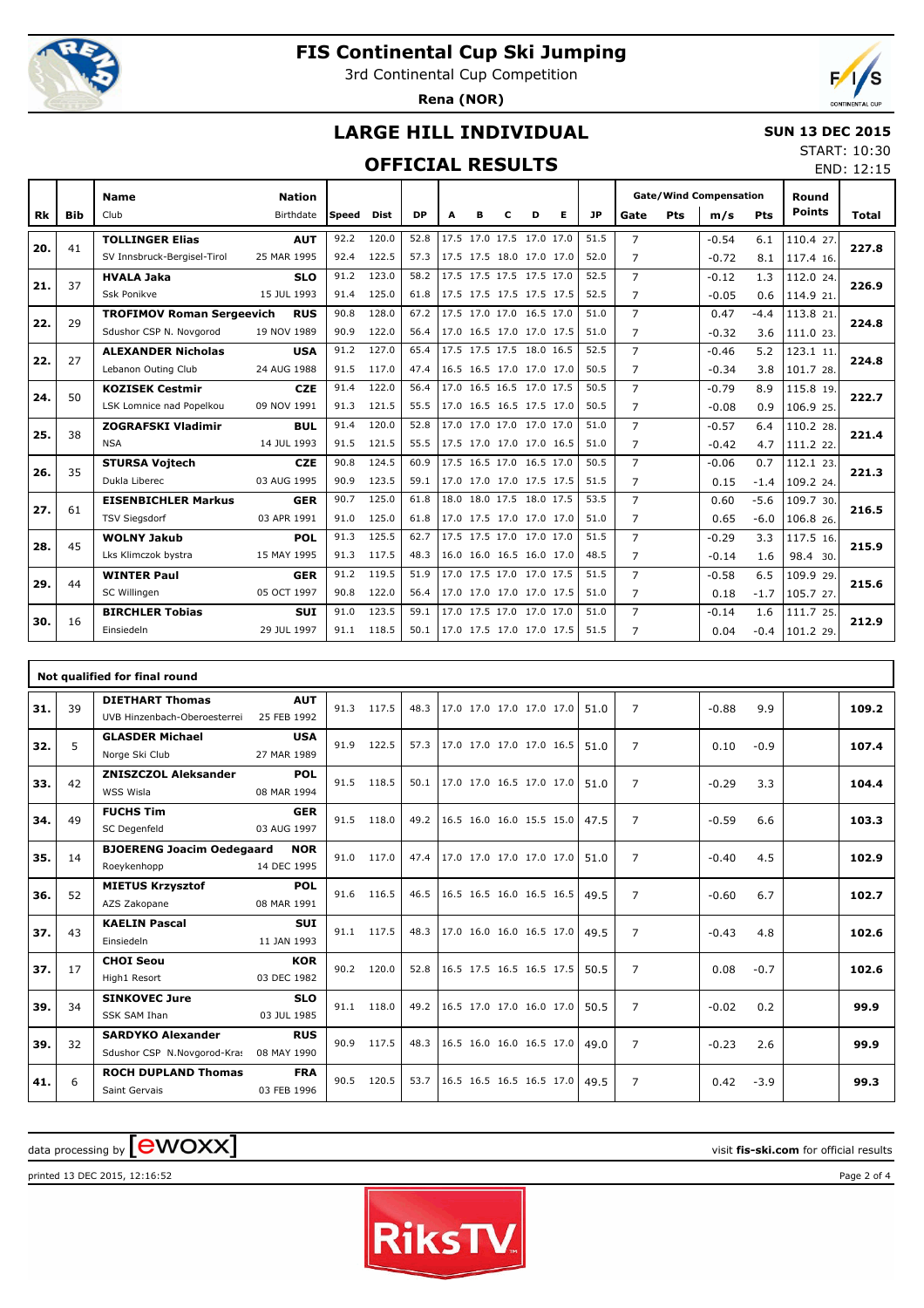

### **FIS Continental Cup Ski Jumping**

3rd Continental Cup Competition

**Rena (NOR)**



#### **LARGE HILL INDIVIDUAL**

#### **SUN 13 DEC 2015**

#### **OFFICIAL RESULTS**

START: 10:30 END: 12:15

|     |                | <b>Name</b>                                       | <b>Nation</b>             |            |            |           |                                    |   |   |                     |   |                               | <b>Gate/Wind Compensation</b> |            |         | Round      |               |       |
|-----|----------------|---------------------------------------------------|---------------------------|------------|------------|-----------|------------------------------------|---|---|---------------------|---|-------------------------------|-------------------------------|------------|---------|------------|---------------|-------|
| Rk  | <b>Bib</b>     | Club                                              | Birthdate                 | Speed Dist |            | <b>DP</b> | A                                  | в | c | D                   | Е | JP                            | Gate                          | <b>Pts</b> | m/s     | <b>Pts</b> | <b>Points</b> | Total |
|     |                | <b>AIGNER Clemens</b>                             | <b>AUT</b>                |            |            |           |                                    |   |   |                     |   |                               |                               |            |         |            |               |       |
| 42. | 36             | SV Innsbruck-Bergisel-Tirol                       | 02 FEB 1993               |            | 91.2 118.0 |           | 49.2   17.0 17.0 16.0 16.5 17.0    |   |   |                     |   | 50.5                          | 7                             |            | 0.08    | $-0.7$     |               | 99.0  |
|     |                | <b>PITEA Sorin Iulian</b>                         | <b>ROU</b>                |            | 91.3 118.0 |           | 49.2 17.0 17.0 16.5 17.0 17.0      |   |   |                     |   |                               | $\overline{7}$                |            |         |            |               |       |
| 43. | 10             | CSS Dinamo Rasnov                                 | 09 JUL 1997               |            |            |           |                                    |   |   |                     |   | 51.0                          |                               |            | 0.15    | $-1.4$     |               | 98.8  |
| 44. | $\overline{7}$ | VALTA Ossi-Pekka                                  | <b>FIN</b>                |            | 91.6 117.5 |           | 48.3   16.5 16.5 16.5 16.0 16.0    |   |   |                     |   | 49.0                          | $\overline{7}$                |            | 0.03    | $-0.3$     |               | 97.0  |
|     |                | Lahden Hiihtoseura                                | 22 NOV 1991               |            |            |           |                                    |   |   |                     |   |                               |                               |            |         |            |               |       |
| 45. | 20             | <b>JELAR Ziga</b>                                 | <b>SLO</b>                |            | 90.8 116.5 |           | 46.5 16.5 16.5 17.0 16.5 17.0      |   |   |                     |   | 50.0                          | $\overline{7}$                |            | $-0.03$ | 0.3        |               | 96.8  |
|     |                | Sk Triglav kranj                                  | 22 OCT 1997               |            |            |           |                                    |   |   |                     |   |                               |                               |            |         |            |               |       |
| 46. | 11             | <b>BIEGUN Krzysztof</b><br>SS-R LZS Sokol Szczyrk | <b>POL</b><br>21 MAY 1994 |            | 91.1 118.0 |           | 49.2 16.0 16.5 16.0 16.0 16.0      |   |   |                     |   | 48.0                          | $\overline{7}$                |            | 0.10    | $-0.9$     |               | 96.3  |
|     |                | <b>ZHAPAROV Marat</b>                             | <b>KAZ</b>                |            |            |           |                                    |   |   |                     |   |                               |                               |            |         |            |               |       |
| 47. | 1              | Ski Club VKO                                      | 25 AUG 1985               |            | 90.9 117.0 |           | 47.4   16.0 16.5 16.0 16.0 16.5    |   |   |                     |   | 48.5                          | $\overline{7}$                |            | 0.28    | $-2.6$     |               | 93.3  |
|     |                | <b>TOROK Eduard</b>                               | <b>ROU</b>                |            |            |           |                                    |   |   |                     |   |                               |                               |            |         |            |               |       |
| 48. | 40             | CSS Dinamo Rasnov                                 | 02 MAY 1997               |            | 91.4 109.0 | 33.0      | 16.0 16.0 16.0 16.0 16.5           |   |   |                     |   | 48.0                          | $\overline{7}$                |            | $-1.03$ | 11.6       |               | 92.6  |
| 49. | 21             | <b>EGLOFF Luca</b>                                | <b>SUI</b>                |            | 91.5 114.0 |           | 42.0 15.5 16.5 16.0 16.0 15.5      |   |   |                     |   | 47.5                          | $\overline{7}$                |            | $-0.20$ | 2.2        |               | 91.7  |
|     |                | Grabserberg                                       | 06 JUN 1995               |            |            |           |                                    |   |   |                     |   |                               |                               |            |         |            |               |       |
| 50. | 19             | <b>REVILLIOD BLANCHARD Noelig FRA</b>             |                           |            | 91.3 114.0 | 42.0      | $15.5$ 16.0 16.0 16.0 17.0         |   |   |                     |   | 48.0                          | 7                             |            | 0.10    | $-0.9$     |               | 89.1  |
|     |                | Les Contamines montjoie                           | 20 DEC 1997               |            |            |           |                                    |   |   |                     |   |                               |                               |            |         |            |               |       |
| 51. | 33             | <b>BRASME Paul</b><br><b>U.S VENTRON</b>          | <b>FRA</b><br>03 AUG 1997 |            | 91.2 111.5 |           | 37.5 16.0 15.5 16.0 16.5 16.5      |   |   |                     |   | 48.5                          | $\overline{7}$                |            | $-0.22$ | 2.5        |               | 88.5  |
|     |                | <b>JUSTIN Rok</b>                                 | <b>SLO</b>                |            |            |           |                                    |   |   |                     |   |                               |                               |            |         |            |               |       |
| 52. | 24             | SSD Stol Zirovnica                                | 06 APR 1993               |            | 91.1 111.0 | 36.6      | 16.0 16.5 16.0 16.0 16.5           |   |   |                     |   | 48.5                          | $\overline{7}$                |            | $-0.28$ | 3.1        |               | 88.2  |
|     |                | <b>INSAM Alex</b>                                 | <b>ITA</b>                |            | 90.8 109.0 | 33.0      | 15.0 16.0 16.0 16.0 16.0           |   |   |                     |   |                               |                               |            |         |            |               |       |
| 53. | 9              | S. C. GARDENA RAIFFEISEN GI 19 DEC 1997           |                           |            |            |           |                                    |   |   |                     |   | 48.0                          | $\overline{7}$                |            | $-0.07$ | 0.8        |               | 81.8  |
| 54. | 3              | <b>LANIN Ivan</b>                                 | <b>RUS</b>                |            | 91.1 107.0 | 29.4      | 16.0 15.5 15.5 15.5 16.0           |   |   |                     |   | 47.0                          | $\overline{7}$                |            | $-0.32$ | 3.6        |               | 80.0  |
|     |                | Sdushor CSP N.Novgorod-Kras                       | 15 JAN 1992               |            |            |           |                                    |   |   |                     |   |                               |                               |            |         |            |               |       |
| 55. | 15             | <b>CHOI Heung-chul</b><br>High1 Resort            | <b>KOR</b><br>03 DEC 1981 |            | 90.8 107.0 |           | 29.4   15.5 15.5 16.0 16.0 16.0    |   |   |                     |   | 47.5                          | 7                             |            | $-0.15$ | 1.7        |               | 78.6  |
|     |                | <b>CECON Federico</b>                             | <b>ITA</b>                |            |            |           |                                    |   |   |                     |   |                               |                               |            |         |            |               |       |
| 56. | 12             | GRUPPO SCIATORI FIAMME GI. 11 JUN 1994            |                           |            | 91.0 105.0 | 25.8      | 15.5 16.5 16.0 16.0 16.0           |   |   |                     |   | 48.0                          | $\overline{7}$                |            | $-0.25$ | 2.8        |               | 76.6  |
|     |                | <b>NOUSIAINEN Eetu</b>                            | <b>FIN</b>                |            |            |           |                                    |   |   |                     |   |                               |                               |            |         |            |               |       |
| 57. | 26             | Puijo Ski club                                    | 29 APR 1997               |            | 91.5 107.0 | 29.4      | 15.0 15.0 15.0 14.5 15.5           |   |   |                     |   | 45.0                          | 7                             |            | $-0.16$ | 1.8        |               | 76.2  |
| 58. | 18             | <b>KALINICHENKO Vitaliy</b>                       | <b>UKR</b>                |            | 91.0 107.5 | 30.3      | 15.0 14.5 15.0 15.5 16.0           |   |   |                     |   | 45.5                          | $\overline{7}$                |            | 0.02    | $-0.2$     |               | 75.6  |
|     |                | Vorokhta Ski School                               | 09 AUG 1993               |            |            |           |                                    |   |   |                     |   |                               |                               |            |         |            |               |       |
| 59. | 4              | <b>ANTONISSEN Lars</b>                            | <b>NED</b>                |            | 91.6 101.5 | 19.5      |                                    |   |   |                     |   | 15.0 16.0 15.5 16.0 17.0 47.5 | 7                             |            | $-0.02$ | 0.2        |               | 67.2  |
|     |                | <b>PASICHNYK Stepan</b>                           | 31 JUL 1995<br><b>UKR</b> |            |            |           |                                    |   |   |                     |   |                               |                               |            |         |            |               |       |
| 60. | 31             | Kremenets ski school                              | 09 JAN 1998               |            | 91.2 101.5 | 19.5      | 16.0 15.5 15.5 16.0 16.5           |   |   |                     |   | 47.5                          | $\overline{7}$                |            | 0.28    | $-2.6$     |               | 64.4  |
|     |                | <b>TAEHKAEVUORI Frans</b>                         | FIN                       |            |            |           |                                    |   |   |                     |   |                               |                               |            |         |            |               |       |
| 61. | 25             | Lahden Hiihtoseura                                | 01 JAN 1992               |            | 91.5 112.5 | 39.3      |                                    |   |   | 7.5 8.0 8.0 7.0 8.0 |   | 23.5                          | $\overline{7}$                |            | $-0.11$ | 1.2        |               | 64.0  |
|     |                | <b>TKACHENKO Sergey</b>                           | <b>KAZ</b>                | 91.1       | 98.0       | 13.2      | 15.0 14.5 15.0 15.0 15.5           |   |   |                     |   | 45.0                          | $\overline{7}$                |            |         |            |               |       |
| 62. | 28             | Almaty Skiclub                                    | 08 JUN 1999               |            |            |           |                                    |   |   |                     |   |                               |                               |            | $-0.14$ | 1.6        |               | 59.8  |
| 63. | 2              | <b>DELLASEGA Roberto</b>                          | ITA                       | 90.9       | 85.0       |           | $-10.2$   13.0 13.5 13.0 12.5 14.0 |   |   |                     |   | 39.5                          | $\overline{7}$                |            | 0.05    | $-0.5$     |               | 28.8  |
|     |                | GRUPPO SCIATORI FIAMME GI.                        | 15 JUN 1990               |            |            |           |                                    |   |   |                     |   |                               |                               |            |         |            |               |       |
| 64. | 8              | <b>FRIBERG Christian</b>                          | <b>USA</b>                | 90.8       | 80.0       |           | $-19.2$   14.0 14.0 13.5 13.5 14.5 |   |   |                     |   | 41.5                          | $\overline{7}$                |            | $-0.45$ | 5.0        |               | 27.3  |
|     |                | Saint Paul Ski Club                               | 08 SEP 1994               |            |            |           |                                    |   |   |                     |   |                               |                               |            |         |            |               |       |

# $\alpha$  data processing by  $\boxed{\text{ewOX}}$

printed 13 DEC 2015, 12:16:52 Page 3 of 4